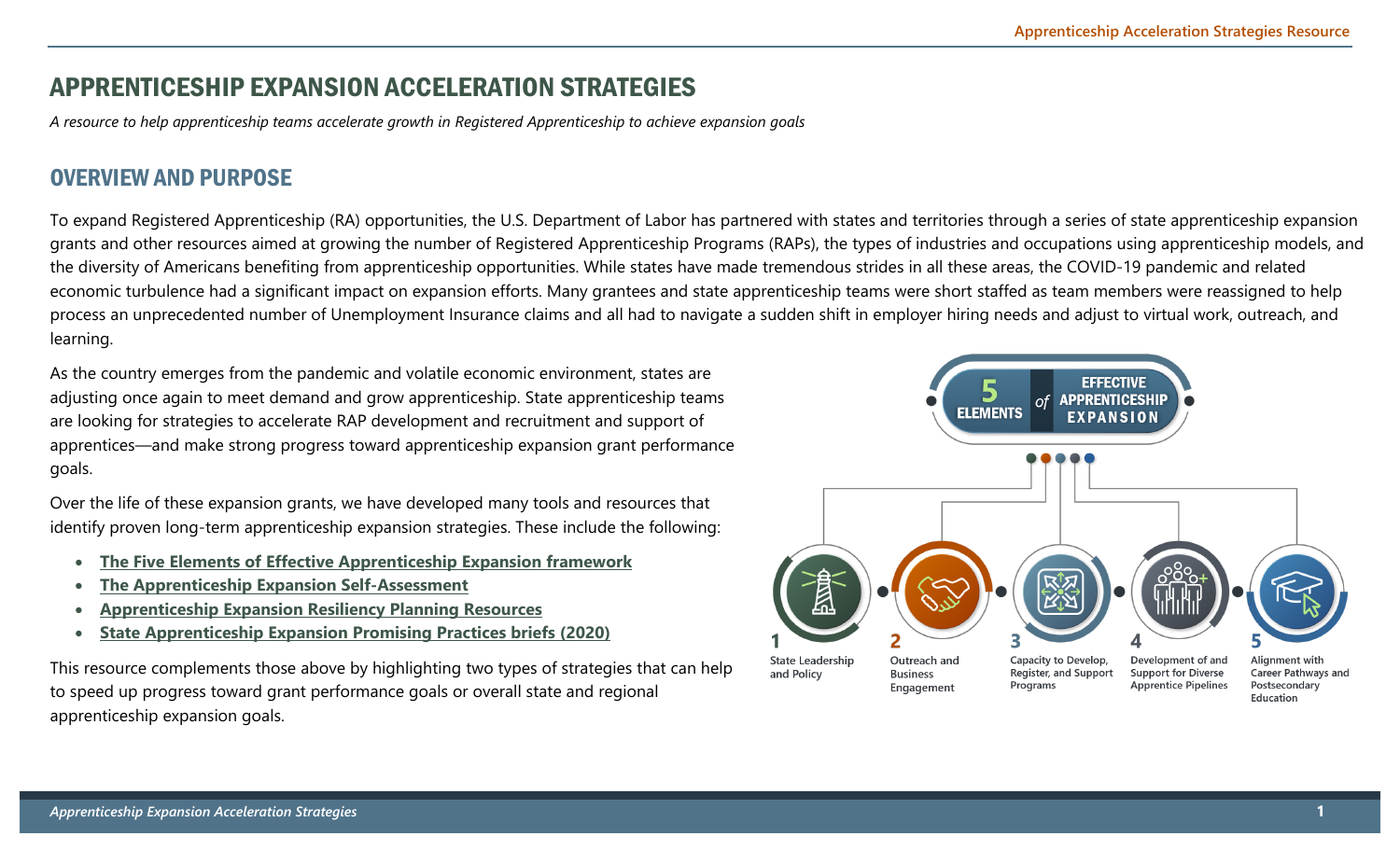- **Quick-Win Strategies.** These strategies focus on short-term approaches that may result in quick progress toward meeting your grant goals related to new RAPs and new apprentices. Some are tailored to the nuances of state expansion grant policies, while others are more general and applicable to anyone looking for "quick wins." (That said, we recognize that each strategy's potential for impact and swift implementation depends on a state's unique apprenticeship expansion goals and current tactics, team and partnership structures, policy and budget constraints, grant statements of work, and a variety of other factors. A quick win for some may be a longer-term strategy for others.)
- Acceleration Strategies. Many of the expansion strategies described in resources above—like the Five Elements and Promising Practices briefs—require the right mix of partners, resources, leaders, policy, persistence, and, of course, time. While state grantee staff may not have direct control over all these elements, you can take steps that support accelerated expansion. So, in addition to the quick-win strategies, we also include "acceleration strategies," which may not have an immediate impact on expansion goals and performance but should accelerate progress toward and shorten timelines for longer-term expansion.

We organize the strategies according to the [5 Elements of Effective Apprenticeship Expansion](https://ase.workforcegps.org/resources/2019/09/29/17/55/Elements-of-Apprenticeship-Expansion)<sup>1</sup> and provide examples of some of the states using the strategies to give a better picture of the strategy in practice and help you make peer connections where you want to learn more. We also include an "Apprenticeship Expansion Acceleration: Action Planning Tool" on the WorkforceGPS State Apprenticeship Expansion Acceleration Strategies page to help you pull from these quick win and acceleration strategies to identify ideas for quickly accelerating apprenticeship growth and to plan and document next steps.

As always, we encourage state apprenticeship expansion grantees to work with your technical assistance team—Maher coach, federal project officer (FPO), and Office of Apprenticeship (OA) expert—to further explore the strategies presented here, ensure alignment with grant goals and allowable activities, make peer connections where you want to dig deeper into examples provided, and translate the ideas into a set of actionable strategies that will work for you.

<sup>&</sup>lt;sup>1</sup> For those who wish to go deeper into the *Five Elements of Effective Apprenticeship Expansion* for longer-term strategic planning, the resource pages for each element explore these elements in more detail, and the [Apprenticeship Expansion Self-Assessment c](https://ase.workforcegps.org/resources/2019/09/27/15/00/Apprenticeship-Expansion-Assessment)an help you evaluate your current status and potential gaps.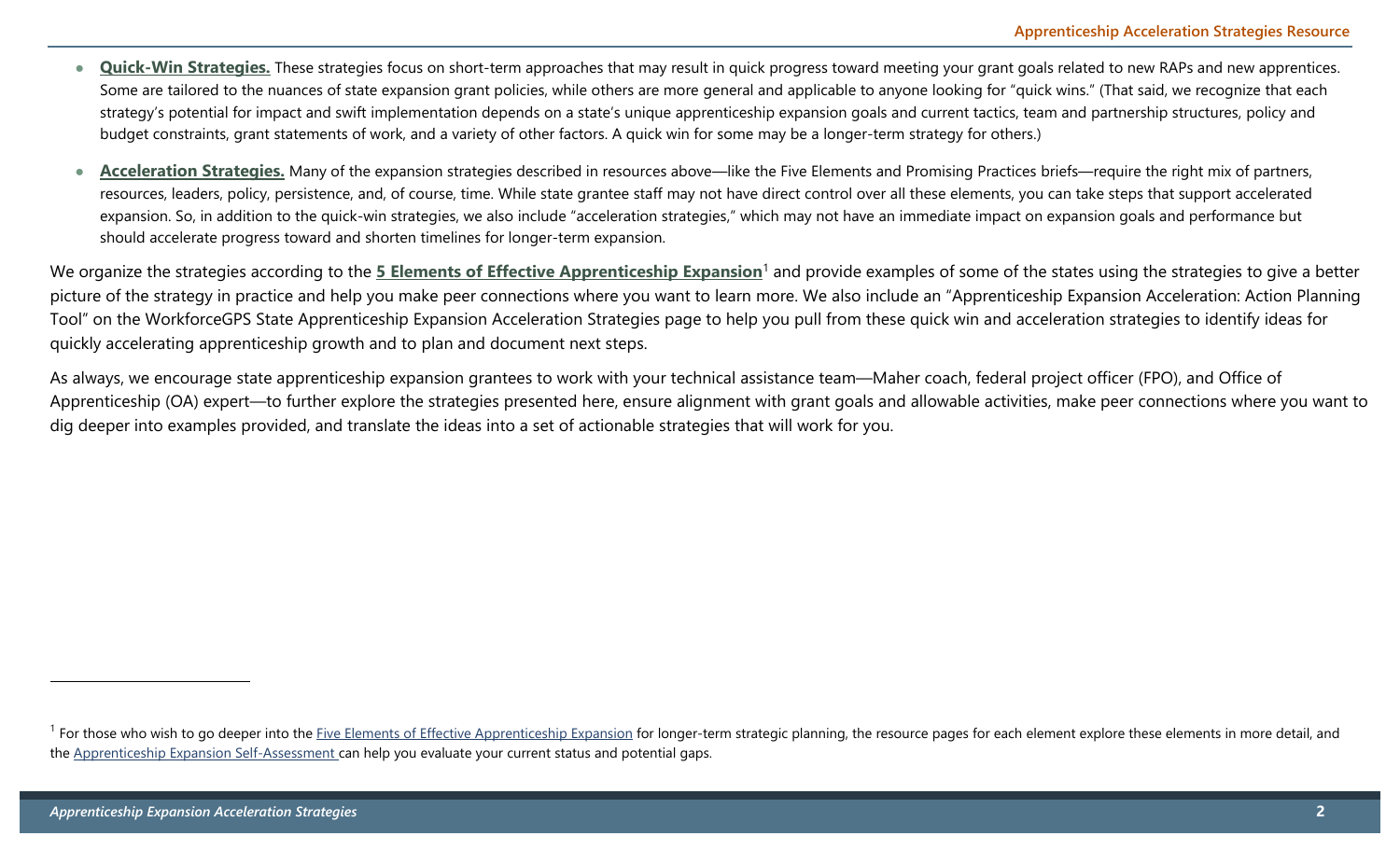### 1 O State Leadership and Policy

*State leaders play a critical role in successful apprenticeship expansion by establishing, communicating, and managing to a strong vision for expansion. State leaders focus attention on apprenticeship and develop policies that support growth. They provide organizational and resource support and align state organizational structures to promote apprenticeship expansion. The following leadership and policy-focused strategies may speed up progress toward grant goals.* 

| <b>Quick-Win Strategies</b>                                                                                      | <b>Details and Examples</b>                                                                                                                                                                                                                                                                                                                                                                                                                                                                                                                                                                                                                                                                                                                                                                                                                                                                                                                                                                                                                                                                                                                                                                                                                                                                                                                                                                                                                                                                                                                                                                                                                                                                                                                                                                                                                                                                           |
|------------------------------------------------------------------------------------------------------------------|-------------------------------------------------------------------------------------------------------------------------------------------------------------------------------------------------------------------------------------------------------------------------------------------------------------------------------------------------------------------------------------------------------------------------------------------------------------------------------------------------------------------------------------------------------------------------------------------------------------------------------------------------------------------------------------------------------------------------------------------------------------------------------------------------------------------------------------------------------------------------------------------------------------------------------------------------------------------------------------------------------------------------------------------------------------------------------------------------------------------------------------------------------------------------------------------------------------------------------------------------------------------------------------------------------------------------------------------------------------------------------------------------------------------------------------------------------------------------------------------------------------------------------------------------------------------------------------------------------------------------------------------------------------------------------------------------------------------------------------------------------------------------------------------------------------------------------------------------------------------------------------------------------|
| 1a. Tap into economic and<br>pandemic recovery funds that<br>align with talent development<br>and apprenticeship | Align RA expansion efforts with economic and pandemic recovery funds that have quick ramp-up times and short expenditure windows. This can accelerate progress and<br>maximize available funding resources. Funds may include 2021 American Rescue Plan Act (ARPA) funding; 2020 Coronavirus Aid, Relief, and Economic Security (CARES) Act<br>resources; national disaster grants; and infrastructure funding. Some states have leveraged these funds to pay employer incentives while focusing expansion grant funds to<br>support employer outreach and supportive services for apprentices. These funding streams are timely, relatively widespread, and often a good "fit" for apprenticeship.<br>Arkansas, California, and Washington are intentionally including apprenticeship in their planning conversations around possible federal infrastructure funding.<br>Arkansas, for example, is planning to utilize a portion of ARPA funding for RA expansion efforts, aligning apprenticeship expansion goals with strategies to enhance<br>statewide broadband infrastructure and connectivity in rural areas. And Washington is working across state agencies and boards to align ARPA, CARES, and other<br>federal and state funds to expand RA, framing RA as an important equitable economic recovery tool that leads to high wage careers.<br>lowa set aside CARES Act funds to help those launching new RAPs by paying for upfront costs of related equipment or off-the-shelf tuition (ranging from \$15,000<br>to \$250,000 per company). They used Apprenticeship State Expansion (ASE)-funded staff to get word out and work with the employers to quickly develop the standards,<br>so the programs and apprentices could be tracked and counted toward their ASE grant goals. As a result, lowa launched 23 new programs in the two-month period of<br>November and December 2020. |
| 1b. Tie grant expenditures to<br>federal workforce funding<br>streams with a short timeframe<br>for expenditure  | Accelerate the use of grant funds and progress toward goals by braiding with other federal workforce programs and funding sources that have tighter timelines.<br>Texas encourages workforce boards to use Workforce Innovation and Opportunity Act (WIOA) funding to offer a 50-50 split between WIOA and apprenticeship<br>expansion grant funding for classroom training for those who are WIOA eligible. This approach can double the grant's impact and accelerate outcomes. Grant funding<br>has also been used in combination with other statewide funds to support development of non-traditional occupations such as Information Technology (IT). With<br>combined funding, these IT grants offer a larger cost per apprentice to incentivize new employers to explore Registered Apprenticeship.<br>In Missouri, the workforce system earmarks WIOA governor discretionary dollars to support apprenticeships for incumbent workers. The State made a strategic decision<br>to use the expansion grant funds to complement the WIOA discretionary funds available.                                                                                                                                                                                                                                                                                                                                                                                                                                                                                                                                                                                                                                                                                                                                                                                                                          |
| 1c. Create incentives that<br>encourage quick program<br>registration and apprentice<br>onboarding               | Explore ways to spend grant funding that motivate employers to quickly build or expand programs.<br>Maryland set aside \$3 million from its State Apprenticeship Expansion 2020 (SAE 2020) grant for an employer incentive plan—a rolling on-the-job learning (OJL)<br>reimbursement program for employers who hire new apprentices. The program is "first come, first served," encouraging employers to expand quickly to take advantage<br>of the funding.<br>South Dakota also budgeted a portion of expansion grant funds to set up a competitive application process for employers to obtain up to \$30,000 to offset the<br>costs of initial startup of new RAPs. The first round yielded 17 employers who created new RAPs; the second yielded 19 more—all of whom helped promote RA and<br>propel more growth.                                                                                                                                                                                                                                                                                                                                                                                                                                                                                                                                                                                                                                                                                                                                                                                                                                                                                                                                                                                                                                                                                |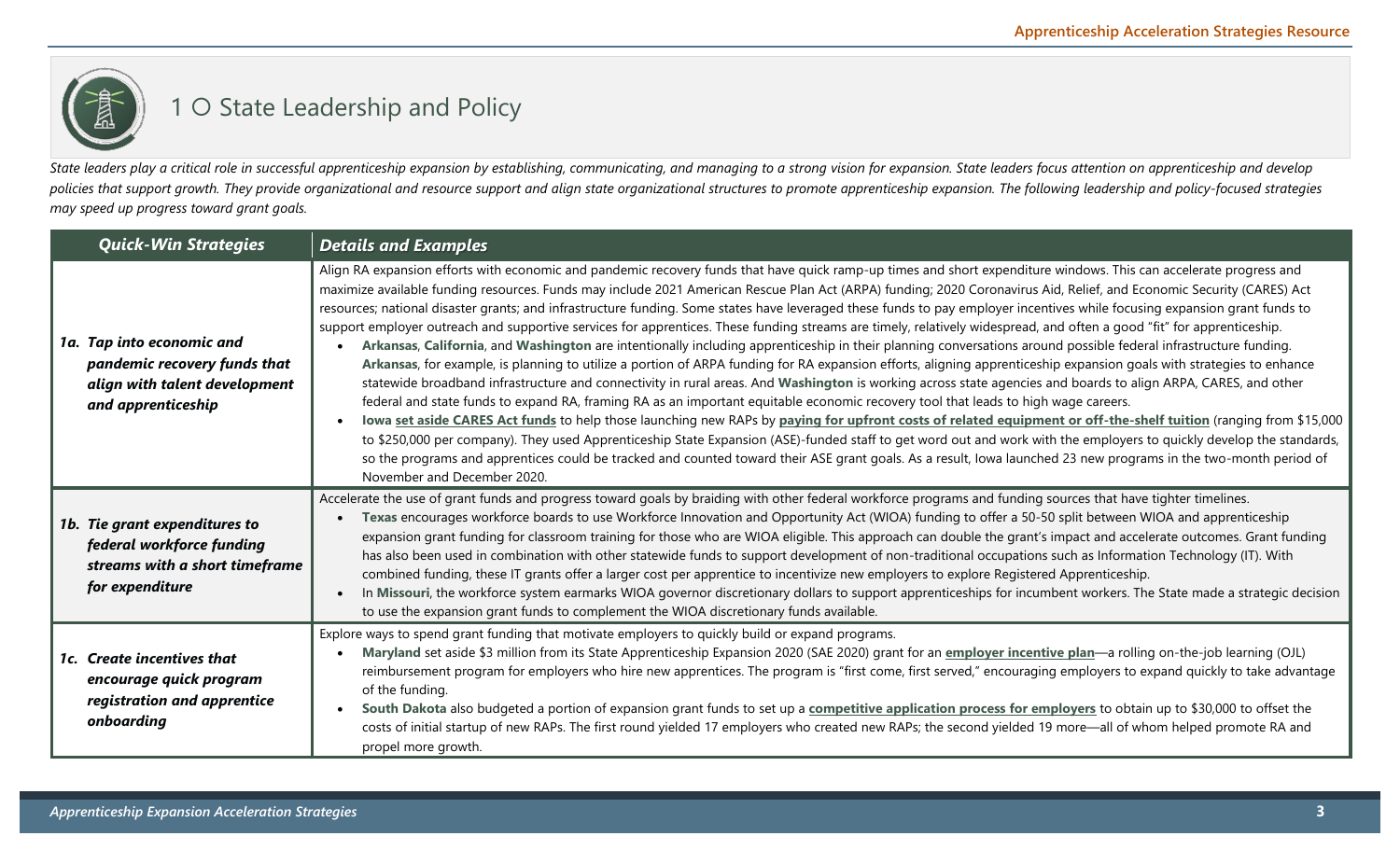| <b>Acceleration Strategies</b>                                                                                         | <b>Details and Examples</b>                                                                                                                                                                                                                                                                                                                                                                                                                                                                                                                                                                                                                                                                                                                                                                                                                                                                                                                                                                                                                                                                                                                                        |
|------------------------------------------------------------------------------------------------------------------------|--------------------------------------------------------------------------------------------------------------------------------------------------------------------------------------------------------------------------------------------------------------------------------------------------------------------------------------------------------------------------------------------------------------------------------------------------------------------------------------------------------------------------------------------------------------------------------------------------------------------------------------------------------------------------------------------------------------------------------------------------------------------------------------------------------------------------------------------------------------------------------------------------------------------------------------------------------------------------------------------------------------------------------------------------------------------------------------------------------------------------------------------------------------------|
| 1d. Look for and recruit influential,<br>highly visible leaders (or those<br>who can influence them)                   | Leverage the connections of your team, leadership, and employer champions to reach those with widespread influence and the ability to promote RAPs for accelerated interest<br>and growth.<br>In lowa, for example, the apprenticeship team presented the Governor's office with data, information, and timely talking points that allowed the Governor to champion<br>the State's expansion efforts with a wide range of business, education, and government stakeholders.                                                                                                                                                                                                                                                                                                                                                                                                                                                                                                                                                                                                                                                                                        |
| 1e. Spotlight successes and<br>leverage peer leaders' voices                                                           | Capture and promote apprenticeship success stories and elevate the voices of peer leaders who can articulate the value of apprenticeship to employers and workers, to build<br>understanding and buy-in from workforce partners.<br>Texas has lifted the voices of workforce boards and leaders that have prioritized and supported apprenticeship work with various funding streams, including and<br>beyond the expansion grants. These leaders have been featured in state workshops, where they share best practices with their peers regarding addressing employer<br>needs through townhalls and stakeholder roundtables.                                                                                                                                                                                                                                                                                                                                                                                                                                                                                                                                    |
| 1f. Partner and/or braid funding<br>with another funding source<br>that has infrastructure in place<br>to move quickly | Braid apprenticeship expansion grant funds with other allowable sources that already have strong structures and staff in place. This practice will accelerate program launch,<br>expenditures, and grant outcomes.<br>Ohio recently provided expansion grant funds to a rural local board that is managing an opioid grant as well. Thanks to the opioid grant partnerships the local board<br>already had in place, they were able to quickly target people coming out of recovery programs and enter them into pre-apprenticeship programs.<br>States like lowa, Kentucky, and Kansas are collaborating with workforce development system partners to explore WIOA co-enrollment before apprentices begin their<br>apprenticeship. This may help accelerate workforce system alignment and development of the apprentice pipeline.<br>Kentucky's RA team is housed within the same office as WIOA Business Services and Rapid Response, the Work Opportunity Tax Credit Program, Federal Bonding<br>Program, and Wagner-Peyser, which allows them to coordinate braiding of complementary federal funding sources to support and accelerate apprenticeship work. |
| 1g. Reevaluate and adjust budgets<br>based on performance                                                              | Shift subgrantee funding to those that have achieved faster growth, whether due to their own efforts and efficacy, or because industry skill shifts and economic conditions are<br>positively or negatively impacting subgrantees beyond their control. Alternatively, consider a budget modification to shift funds from low-impact areas to higher-impact areas;<br>such a modification should be discussed with and approved by your FPO.<br>Wyoming sought approval to move travel funds that went unspent due to the pandemic into OJLs so that they can offer more attractive employer incentives and entice<br>more employers to give apprenticeship a shot.<br>South Carolina recaptures and reallocates funds that subrecipients do not expend within timelines built into their contracts.                                                                                                                                                                                                                                                                                                                                                               |
| 1h. Create tools that promote<br>alignment with and braiding of<br>other existing funding sources                      | As you identify funding sources to supplement and extend the impact of apprenticeship grants, create resources that help your apprenticeship network understand<br>when and how funds can be braided for comprehensive support of sponsors and apprentices—and when and how they cannot.<br>Michigan and Colorado have developed co-enrollment matrices that show staff which federal and state funds can be braided or leveraged to support<br>apprentices and employers.<br>Similarly, Pennsylvania and Rhode Island created apprenticeship desk aids for staff in American Job Centers to help them understand how grant funds can<br>align with WIOA funds. Pennsylvania's guide offers information on strategies to connect jobseekers and employers to RAPs, funding streams that can support<br>RA, ways RA can help the local area meet their WIOA outcome goals, and how to document RA in the State's case management system.                                                                                                                                                                                                                            |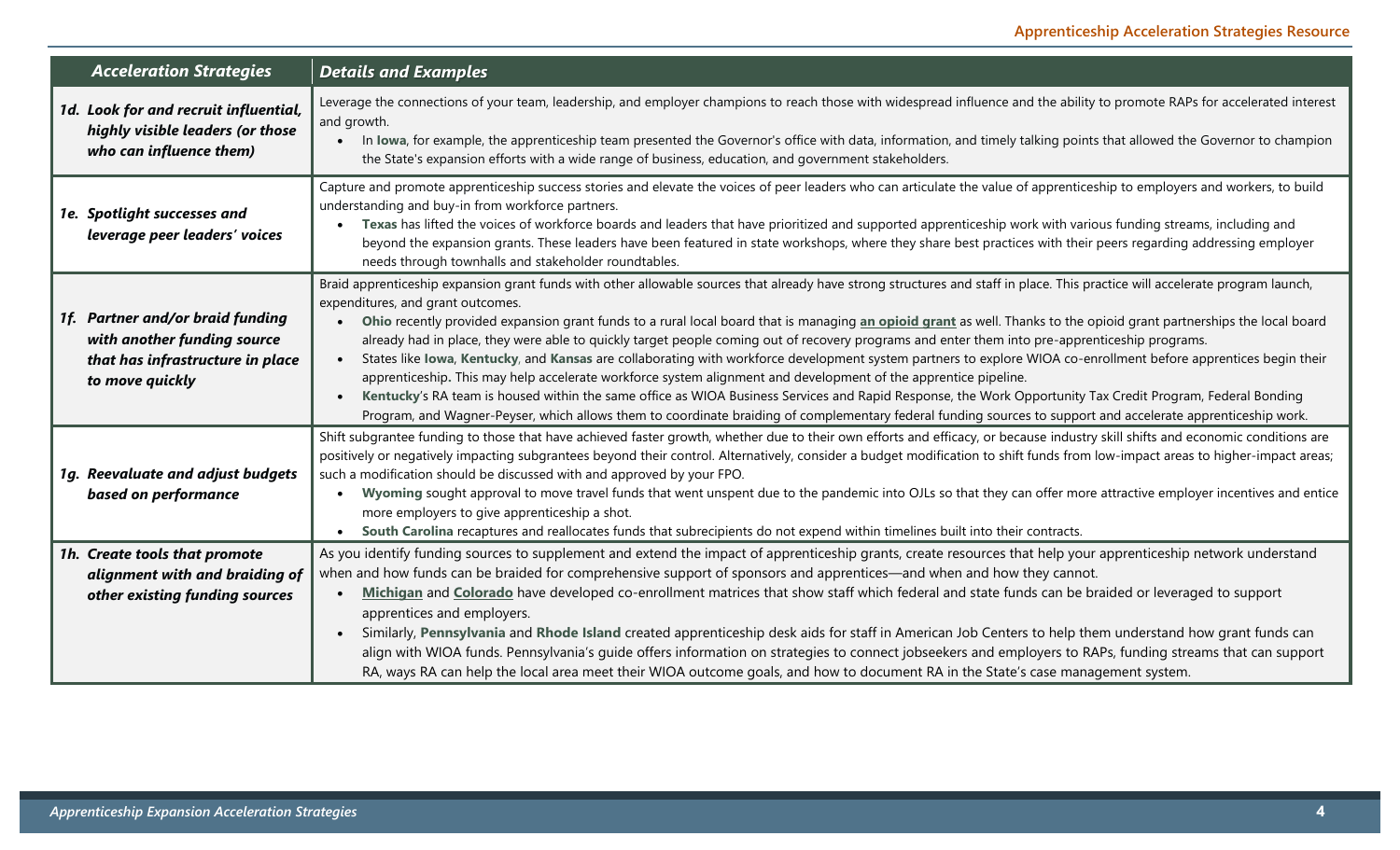

Because the apprenticeship model is employer-driven, successful, and sustained apprenticeship expansion demands effective business engagement strategies. States are increasing awareness-building activities, putting *in place policies and practices that increase business demand for apprenticeship, and better coordinating business engagement activities across the state. Below are some outreach and business engagement strategies that grantees are using to make quick gains or accelerate progress toward long-term expansion.* 

| <b>Quick-Win Strategies</b>                                                             | <b>Details and Examples</b>                                                                                                                                                                                                                                                                                                                                                                                                                                                                                                                                                                                                                                                                                                                                                                                                                                                                                                                                                                                                                                                                                                                                                                                                                                                                                                                                                                                |
|-----------------------------------------------------------------------------------------|------------------------------------------------------------------------------------------------------------------------------------------------------------------------------------------------------------------------------------------------------------------------------------------------------------------------------------------------------------------------------------------------------------------------------------------------------------------------------------------------------------------------------------------------------------------------------------------------------------------------------------------------------------------------------------------------------------------------------------------------------------------------------------------------------------------------------------------------------------------------------------------------------------------------------------------------------------------------------------------------------------------------------------------------------------------------------------------------------------------------------------------------------------------------------------------------------------------------------------------------------------------------------------------------------------------------------------------------------------------------------------------------------------|
| 2a. Conduct outreach to inactive<br>sponsors and active sponsors<br>with no apprentices | Target active sponsors without current apprentices and inactive sponsors. These employers may be great targets for expanding into additional occupations, re-adopting the<br>model, or growing the number of positions they apprentice. Time might be saved in promoting apprenticeship and explaining the model to those that have already engaged<br>with it.<br>Maryland and New Jersey had good success with efforts to contact every sponsor in the State with an inactive apprenticeship to reengage them in apprenticeship<br>activity. Since Maryland began in 2017, they have been able to successfully reactivate 30 programs.                                                                                                                                                                                                                                                                                                                                                                                                                                                                                                                                                                                                                                                                                                                                                                   |
| 2b. Target active sponsors for<br>additional programs and<br>occupations                | Reach out to existing sponsors that already understand and buy into the apprenticeship concept. This may accelerate program development timelines and generate interest in<br>registering additional occupations and/or building pre-apprenticeship pathways to both meet demand and expand opportunity and diversity.<br>This was a key strategy in New Hampshire, where their work to create pre-apprenticeship pathways from high school Career and Technical Education (CTE) programs<br>began with healthcare occupations because many healthcare centers were already using RAPs to train entry level medical staff.                                                                                                                                                                                                                                                                                                                                                                                                                                                                                                                                                                                                                                                                                                                                                                                 |
| 2c. Increase cohort sizes by<br>targeting large employers and<br>employer consortia     | Establish relationships with large employers and employer consortia that may hire sizable cohorts for apprenticeable occupations and/or have high numbers of open positions.<br>These employers may provide an opportunity for quick gains that get states closer to their goals for new registered apprentices in nontraditional fields.<br>Ohio and Indiana each work with Trilogy Health Services, which has a presence in both states, to achieve rapid growth through fast-track RAPs. As a trusted partner to<br>Trilogy, the states were able to leverage apprenticeship to fill nurse aide, culinary, hospitality, and life enrichment roles.<br>Local workforce board West Michigan Works! partnered with Mercy Health and Spectrum Health to address a shortage of medical assistants with a medical<br>assistant RAP that would meet their needs. The first medical assistant RAP in the country, this program is on its sixth cohort. While the program has existed for<br>several years, the partnership has resulted in apprenticeship completion by 118 medical assistants as of publication.<br>New York released a request for applications with a goal to attract new apprentices to non-construction trades via group programs, which include at least two<br>employers engaging with a single program sponsor to maximize efficiencies for the enrollment and training of apprentices. |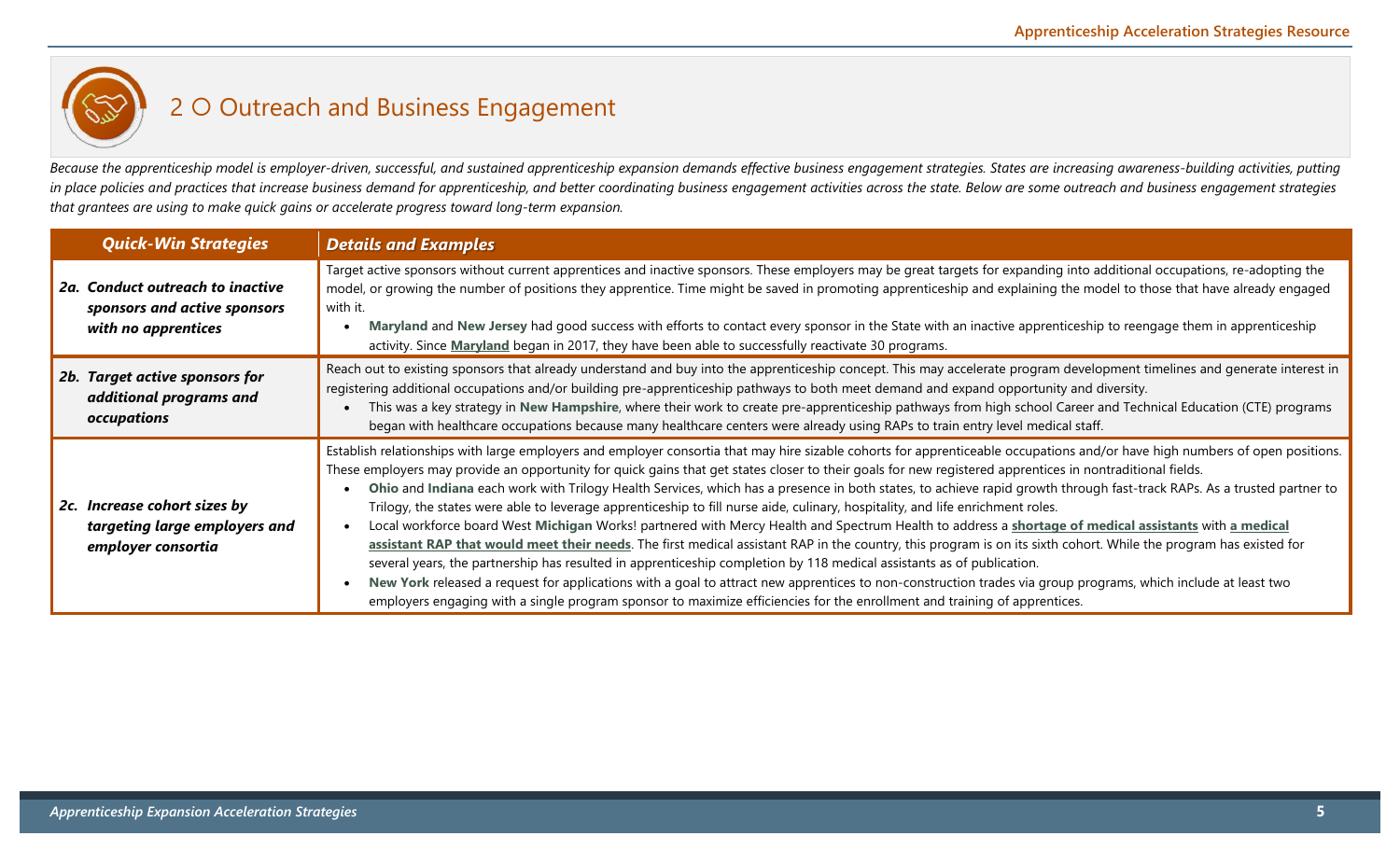| <b>Acceleration Strategies</b>                                                               | <b>Details and Examples</b>                                                                                                                                                                                                                                                                                                                                                                                                                                                                                                                                                                                                                                                                                                                                                                                                                                                                                                                                                                                                                                                                                                                                                                                                                                                                                                                                                                                                                                                                                                                                                                                                                                                                                                   |
|----------------------------------------------------------------------------------------------|-------------------------------------------------------------------------------------------------------------------------------------------------------------------------------------------------------------------------------------------------------------------------------------------------------------------------------------------------------------------------------------------------------------------------------------------------------------------------------------------------------------------------------------------------------------------------------------------------------------------------------------------------------------------------------------------------------------------------------------------------------------------------------------------------------------------------------------------------------------------------------------------------------------------------------------------------------------------------------------------------------------------------------------------------------------------------------------------------------------------------------------------------------------------------------------------------------------------------------------------------------------------------------------------------------------------------------------------------------------------------------------------------------------------------------------------------------------------------------------------------------------------------------------------------------------------------------------------------------------------------------------------------------------------------------------------------------------------------------|
| 2d. Leverage labor market<br>information expertise to<br>understand shifting skill needs     | Look at current trends in real-time labor market data to understand open job postings, shifts in critical occupations and skill sets as a result of economic changes, and<br>employers currently hiring apprenticeable occupations.<br>Iowa uses LMI whenever possible to refine RA strategies and to inform program development and apprentice pipeline growth. In Iowa, LMI data are critical to<br>identifying industry and occupational shifts and allow the RA team to make more strategic and informed decisions related to planning and outreach efforts. Data about<br>shifting needs also helps the team identify occupations impacted—positively or negatively—by the pandemic and to better serve impacted industries and communities<br>across the state.                                                                                                                                                                                                                                                                                                                                                                                                                                                                                                                                                                                                                                                                                                                                                                                                                                                                                                                                                         |
| 2e. Pursue employers who already<br>use work-based learning models                           | Work with local workforce boards, training and education providers, and other partners to identify companies already using work-based learning (WBL) models—like on-the-<br>job training (OJT) or internships—that may be interested in a transition to RAPs. For those already using WBL, the apprenticeship "sell" might be easier.<br>• Colorado conducted outreach to companies that had OJT or work experience contracts with their local workforce board and has been able to convert some to RAPs.                                                                                                                                                                                                                                                                                                                                                                                                                                                                                                                                                                                                                                                                                                                                                                                                                                                                                                                                                                                                                                                                                                                                                                                                                     |
| 2f. Utilize employer champions to<br>address myths and business<br>misperceptions            | Leverage employer champions—often the most effective advocates for apprenticeship—and establish peer connections with employers considering the model. This is likely to<br>accelerate interest and progress faster than promoting RAPs on your own.<br>Maryland and Wisconsin have set up formal business champion programs to attract, highlight, and reward these peer leaders.<br>Rhode Island has an effective labor presence on the state workforce board. Unions have been a major voice in advocating for apprenticeship and have worked with<br>the state apprenticeship team to reassure employers that the model works for both unionized and non-unionized workforces and occupations.<br>Grantees routinely put employer voices at the center of employer outreach events, and many, including Colorado, New Hampshire, and South Carolina, have<br>developed online success stories and videos of employers telling their story of "why apprenticeship."                                                                                                                                                                                                                                                                                                                                                                                                                                                                                                                                                                                                                                                                                                                                                        |
| 2g. Reconsider how you frame<br>Registered Apprenticeship as a<br>talent pipeline strategy   | Consider new terminology and phrases to generate interest. Some states have recognized that different language and approaches improve communication with,<br>understanding of, and interest in RAPs from both sponsors and apprentices.<br>Colorado rebranded related technical instruction (RTI) and OJL as "Apprenticeship Scholarships" as opposed to employer incentives. This increased interest in the<br>career pathway and model. The State also had every workforce center designate one point of contact to manage those "scholarships" and interactions with employers.<br>Illinois started with "Talent Pipeline Management Grants" funded with Rapid Response and Incumbent Worker funding. They found that after they began to approach<br>conversations around RAPs as part of an overall work-based continuum and communicate the funding available to help employers in the context of the business<br>return on investment, employers showed greater trust in the approach and started to incorporate RAPs into their development models more frequently.                                                                                                                                                                                                                                                                                                                                                                                                                                                                                                                                                                                                                                                   |
| 2h. Expand your employer reach<br>through traditional, online, and<br>social media marketing | Align outreach methods with the various ways employers look for talent and interact with information about your programs and services.<br>North Carolina hired a new Communications Director who has helped them become more active on social media (Instagram and LinkedIn). As a result, they are seeing<br>a rise in engagement and numbers. In just the first three months of the campaign, staff began conversations with more than 100 potential sponsors.<br>Iowa worked with a marketing company to develop and roll out digital marketing strategies that, in the first six months, drove 16,300 businesses and job seekers to<br>its website, garnered several hundred video views, and spurred 15 businesses to contact lowa Workforce Development to set up new apprenticeship programs.<br>Utah launched an apprenticeship outreach campaign in August 2021 (rebranding, billboards, commercials, a new website with "A Day in the Life" videos exploring<br>$\bullet$<br>apprenticeships in a range of occupations). Grant staff saw an immediate jump in calls from employers. Within 2 months, 11 employers reached out to start the<br>process of setting up an apprenticeship program-5 in nontraditional occupations.<br>Maine, Minnesota, Virginia, and many other states hold monthly or quarterly employer open houses, information sessions, "brown bags," or webinars.<br>Kentucky and North Dakota "go where the employers are" to promote RA as a talent development solution, with Kentucky setting up a booth at a Society for Human<br>Resource Management conference and North Dakota making presentations at information technology (IT) and healthcare industry conferences around the State. |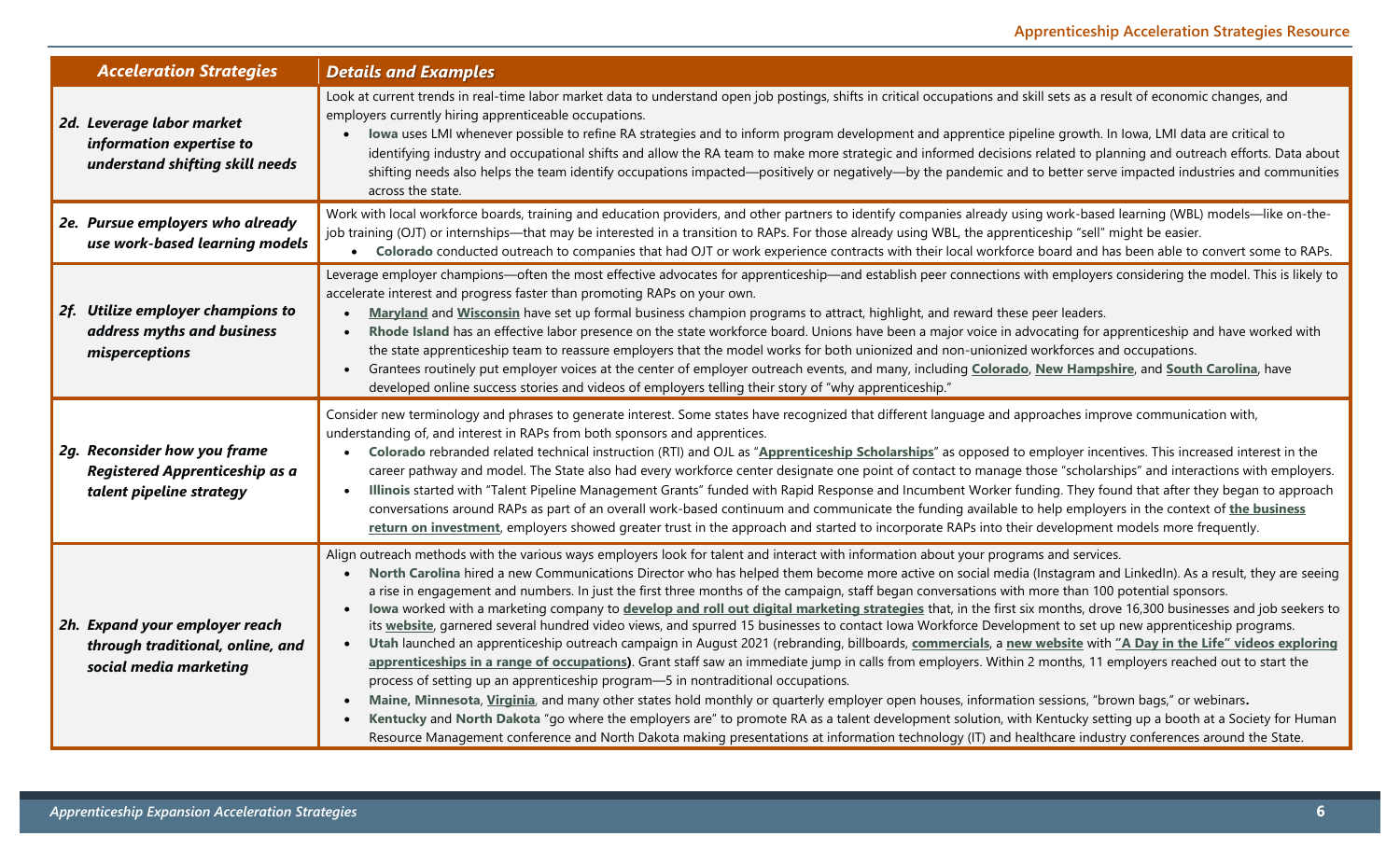

## 3 O Capacity to Develop, Register, and Support Programs

In order to develop, register, and support apprenticeship expansion programs, states are building staff and organizational capacity by distributing staff across the state, strengthening collaboration between federal OA *staff and state staff, partnering with intermediaries, and using technology to provide access to information. Below are some strategies for developing and launching programs that grantees are using to see quick gains or accelerate progress toward long-term expansion.* 

| <b>Quick-Win Strategies</b>                                                              | <b>Details and Examples</b>                                                                                                                                                                                                                                                                                                                                                                                                                                                                                                                                                                                                                                                                                                                                                                                                                                                                                                                                                                                                                                                                                                                                                                                                                                                                                                                                                                                                                                                                                                                                                                                                                                                                                                                                                                                                                                                                                                                                                                                                                                                                                                          |
|------------------------------------------------------------------------------------------|--------------------------------------------------------------------------------------------------------------------------------------------------------------------------------------------------------------------------------------------------------------------------------------------------------------------------------------------------------------------------------------------------------------------------------------------------------------------------------------------------------------------------------------------------------------------------------------------------------------------------------------------------------------------------------------------------------------------------------------------------------------------------------------------------------------------------------------------------------------------------------------------------------------------------------------------------------------------------------------------------------------------------------------------------------------------------------------------------------------------------------------------------------------------------------------------------------------------------------------------------------------------------------------------------------------------------------------------------------------------------------------------------------------------------------------------------------------------------------------------------------------------------------------------------------------------------------------------------------------------------------------------------------------------------------------------------------------------------------------------------------------------------------------------------------------------------------------------------------------------------------------------------------------------------------------------------------------------------------------------------------------------------------------------------------------------------------------------------------------------------------------|
| 3a. Make sure to capture all<br>"reportable individuals"                                 | Be sure that you are reporting all apprentices who are working in RAPs developed with grant funds, not just the initial cohort.<br>Ohio worked with OA to examine Registered Apprenticeship Partners Information Management Data System (RAPIDS) data to identify the number of apprentices in<br>programs that had been developed with grant funds and discovered that companies hired many more apprentices beyond those hired in the initial cohort, all of whom<br>counted as reportable individuals under the ASE grant.                                                                                                                                                                                                                                                                                                                                                                                                                                                                                                                                                                                                                                                                                                                                                                                                                                                                                                                                                                                                                                                                                                                                                                                                                                                                                                                                                                                                                                                                                                                                                                                                        |
| <b>3b. Leverage National Industry</b><br><b>Intermediaries funded by</b><br><b>USDOL</b> | Leverage National Industry Intermediaries that have received grants from the Office of Apprenticeship to support apprenticeship expansion in a given sector. National<br>Industry Intermediaries usually bring expertise and trust within an industry, approved national guideline standards, a network of employer champions, and (often) incentive<br>funds. Partnering with them can speed up program development time and accelerate progress toward grant goals (with the apprentices counting as "participants" or<br>"reportable individuals," depending on whether the state expansion grant also funds a portion of the supportive service, OJL, or RTI costs).<br>The Louisiana Workforce Commission, for example, partnered with Nexus Louisiana (a subsidiary of a Louisiana IT business incubator and affiliate of IT National<br>Industry Intermediary Apprenti) to launch the state's first cybersecurity RAP. Nexus Louisiana served as the sponsor, recruited 5 employers, and kicked off with a<br>cohort of 10 apprentices (with State Apprenticeship Expansion [SAE] grant funds supporting training costs). This industry-driven partnership now includes a second<br>RAP-IT support professional.<br>Both Nevada and Missouri are partnering with CompTIA Apprenticeships for Tech to have a state agency register as a group sponsor, offering an easy solution for<br>employers throughout their states to employ apprentices as part of their statewide program. The Nevada System of Higher Education and the Missouri Department of<br>Higher Education and Workforce Development are each serving as a statewide Apprenticeships for Tech intermediary program sponsor.<br>Mississippi, Tennessee, Wyoming, and several other grantees partnered with the Healthcare Career Advancement Program (H-CAP) to offer healthcare accelerators<br>designed to show potential sponsors the benefits of RAPs in healthcare. H-CAP also assisted ApprenticeshipTN with planning and participating in their National<br>Apprenticeship Week (NAW) 2021 conference and will help to create a Patient Care Tech RAP. |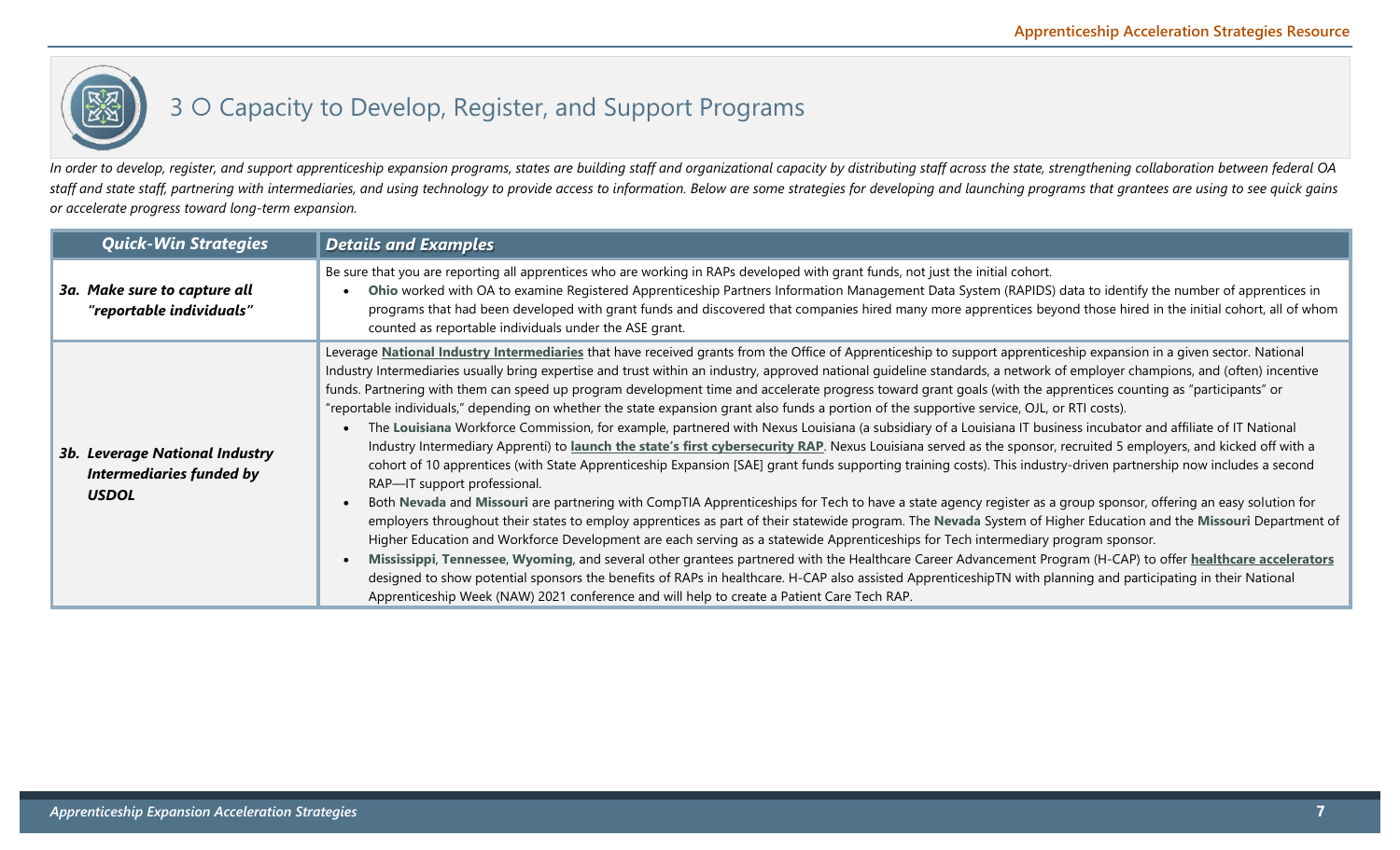| <b>Acceleration Strategies</b>                                                       | <b>Details and Examples</b>                                                                                                                                                                                                                                                                                                                                                                                                                                                                                                                                                                                                                                                                                                                                                                                                                                                                                                                                                                                                                                                                                                                                                                                                                                                                                                                                                                                                                                                                                                                                                                                                                                                                                                                                                                                                                                                                                                                                                                                                                                                                                                                                                                                                                                           |
|--------------------------------------------------------------------------------------|-----------------------------------------------------------------------------------------------------------------------------------------------------------------------------------------------------------------------------------------------------------------------------------------------------------------------------------------------------------------------------------------------------------------------------------------------------------------------------------------------------------------------------------------------------------------------------------------------------------------------------------------------------------------------------------------------------------------------------------------------------------------------------------------------------------------------------------------------------------------------------------------------------------------------------------------------------------------------------------------------------------------------------------------------------------------------------------------------------------------------------------------------------------------------------------------------------------------------------------------------------------------------------------------------------------------------------------------------------------------------------------------------------------------------------------------------------------------------------------------------------------------------------------------------------------------------------------------------------------------------------------------------------------------------------------------------------------------------------------------------------------------------------------------------------------------------------------------------------------------------------------------------------------------------------------------------------------------------------------------------------------------------------------------------------------------------------------------------------------------------------------------------------------------------------------------------------------------------------------------------------------------------|
| 3c. Increase cohort sizes by working<br>with other industry<br><i>intermediaries</i> | Target industry intermediaries beyond the OA-funded National Industry Intermediaries discussed above. Industry intermediaries can help you connect to multiple employers at<br>once and take a cohort approach to program development in response to industry needs. Intermediaries might include state, regional, or national industry associations; sector<br>or career pathways workgroups; regional employer consortiums; chambers of commerce; business incubators; and more.<br>New Hampshire aims for a consortium approach where possible-to enhance grant impact, create sufficient demand for RTI, and keep training costs down for<br>individual (often small) companies. SAE 2020 grant staff partnered with several state associations, including the New Hampshire Automobile Dealers Association and<br>the New Hampshire Association of Insurance Agents, to launch apprenticeships in new sectors and occupations and create new RTI through the community college<br>system—capacity that will extend beyond the life the grant. The New Hampshire Association of Insurance Agents is acting as sponsor for a new claims associate RAP.<br>promoting the program to its members statewide, and screening and matching potential hires.<br>California is developing regional consortia for high-demand industries as a growth strategy, including a cybersecurity/IT consortium of employers and stakeholders in<br>both the Inland Empire and Los Angeles regions with the goal of expanding throughout the State. Likewise, Massachusetts is using an "industry hub" model to scale<br>employer outreach at a regional level as well as set up "communities of practice" for sponsors in the same industry (e.g., childcare, technology) so they have space to<br>share industry-specific apprenticeship challenges and solutions.<br>Arkansas partnered with the Arkansas Hospital Association, Arkansas Health Care Association, H-CAP, and other stakeholders to conduct a "Health Care Growing<br>Talent Through Apprenticeship - Employer Forum" during NAW 2021. With the support of these trusted intermediaries, this event is expected to generate additional<br>employer interest that can accelerate growth in the healthcare industry. |
| 3d. Speed up standards<br>development and approval<br>times                          | Adopt a variety of strategies to speed up approval times and/or simplify the registration process. An Apprenticeship Program Registration Process Assessment tool has been<br>created to help apprenticeship teams map and assess their current process for registering programs and gather feedback to determine and prioritize areas where the process<br>can be streamlined while ensuring development of quality program standards. It also includes process mapping and strategy templates, all of which can be found on the<br>WorkforceGPS State Apprenticeship Expansion Acceleration Strategies page.<br>lowa brought together local business specialists and state OA staff to map out a coordinated process for program development and handoff and craft a<br>standardized referral form. It greatly improved the proportion of leads that were actionable: OA went from registering about 20 percent of referrals from business<br>marketing specialists to more than 90 percent. It also reduced the program development and approval time (sometimes to as low as 24 hours).<br>Idaho created sponsor and apprentice "journey maps" to clarify and streamline processes for efficient program development and registration, clarify roles and points of<br>$\bullet$<br>contact, and simplify complex processes.<br>Michigan offers one-day accelerated program development workshops to talk potential sponsors through the standards development process. They recently<br>$\bullet$<br>embedded the strategy into a "Race to Talent with Registered Apprenticeship" campaign launched during NAW 2021. The "Race" begins with "Rapid Start," a starting<br>line event where the employer supplies information to enable a determination of next steps including draft standards creation or connection to an intermediary;<br>followed by a virtual or in-person site visit to determine if RA is a fit for the employer/sponsor. A "Completion" event (one-day accelerated program development<br>workshops) will help employers launch quickly, and then "Race Day," RA Celebration Events scheduled every other month, will encourage completion.                                                                                                |
| 3e. Lay the groundwork to enhance<br>your partnerships                               | Take steps to speed up the partnership-development process to achieve expansion success through increased knowledge and capacity across their systems.<br>Nevada mapped the available resources in their State so they could design a comprehensive partner outreach strategy.<br>Virginia used surveys to identify how workforce partners and the State's Department of Human Resource Management perceive, use, and talk about apprenticeship to<br>$\bullet$<br>better understand challenges, opportunities, knowledge gaps, and any misperceptions.<br>Illinois recently completed mapping of all agencies connected to apprenticeship so that they could collectively align agendas and resources.<br>$\bullet$                                                                                                                                                                                                                                                                                                                                                                                                                                                                                                                                                                                                                                                                                                                                                                                                                                                                                                                                                                                                                                                                                                                                                                                                                                                                                                                                                                                                                                                                                                                                                  |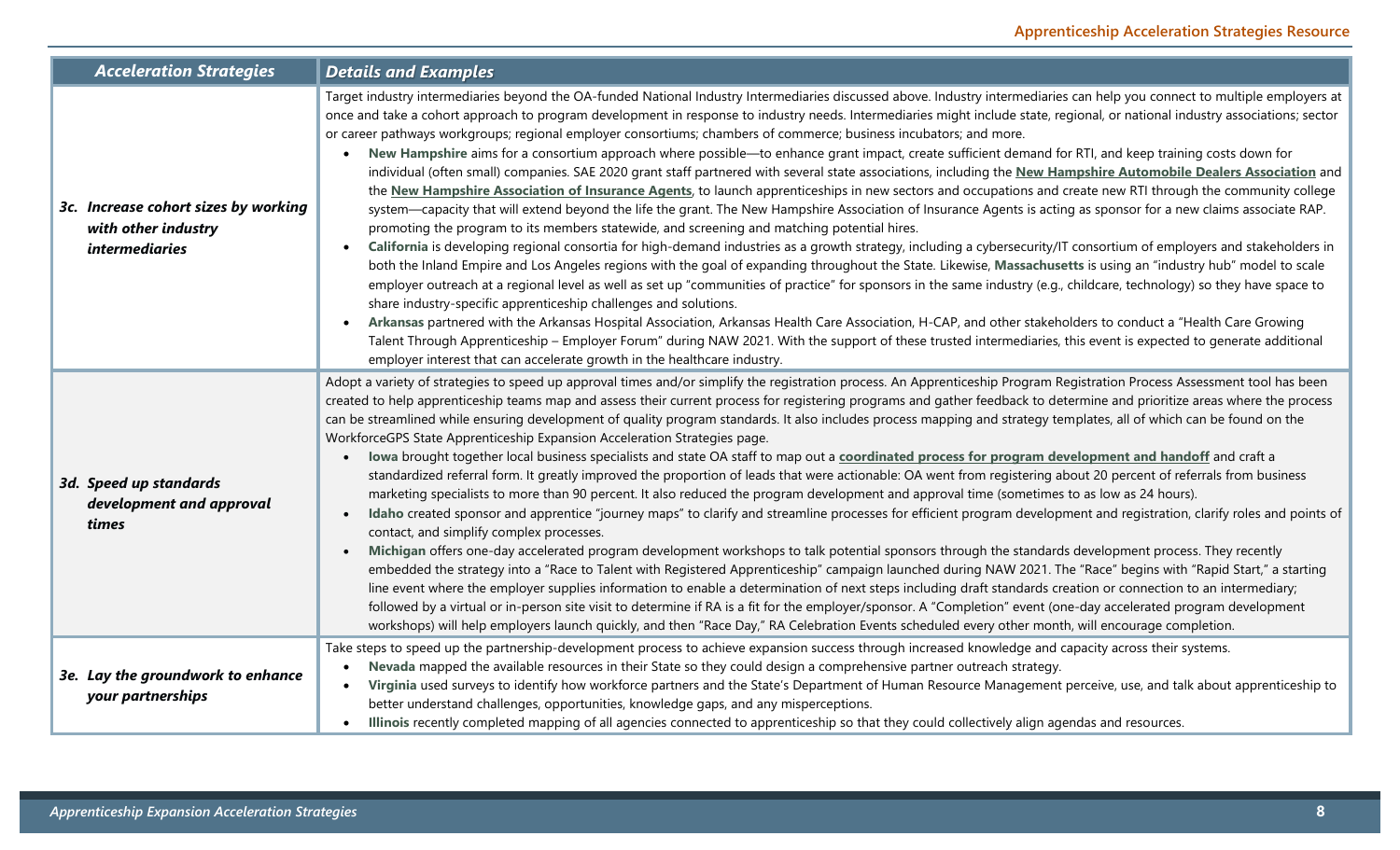# 4 O Development of and Support for Diverse Apprentice Pipelines

*As apprenticeship opportunities grow, states are taking steps to ensure that all workers and job seekers have access to apprenticeship opportunities. Their approaches include improving access to information about available apprenticeships, increasing access to quality pre-apprenticeship programs, partnering with trusted organizations to reach underrepresented populations, and engaging with business representatives in outreach and candidate recruiting. Below are some strategies for pipeline development and diversification that grantees are using to achieve quick wins or accelerate progress toward long-term expansion.* 

| <b>Quick-Win Strategies</b>                                                                                                           | <b>Details and Examples</b>                                                                                                                                                                                                                                                                                                                                                                                                                                                                                                                                                                                                                                                                                                                                                                                                                                                                                                                                                                                                                                                                                                                                                                                                                                                                                                                                                                                                                                                                                                                                                                                                                                                                                                                                                                                                                                                                                                                                                                                                                                                                                                                                                                                                                                                                                                                                                                                                                                                                                                                                                                                                                                                                                                                          |
|---------------------------------------------------------------------------------------------------------------------------------------|------------------------------------------------------------------------------------------------------------------------------------------------------------------------------------------------------------------------------------------------------------------------------------------------------------------------------------------------------------------------------------------------------------------------------------------------------------------------------------------------------------------------------------------------------------------------------------------------------------------------------------------------------------------------------------------------------------------------------------------------------------------------------------------------------------------------------------------------------------------------------------------------------------------------------------------------------------------------------------------------------------------------------------------------------------------------------------------------------------------------------------------------------------------------------------------------------------------------------------------------------------------------------------------------------------------------------------------------------------------------------------------------------------------------------------------------------------------------------------------------------------------------------------------------------------------------------------------------------------------------------------------------------------------------------------------------------------------------------------------------------------------------------------------------------------------------------------------------------------------------------------------------------------------------------------------------------------------------------------------------------------------------------------------------------------------------------------------------------------------------------------------------------------------------------------------------------------------------------------------------------------------------------------------------------------------------------------------------------------------------------------------------------------------------------------------------------------------------------------------------------------------------------------------------------------------------------------------------------------------------------------------------------------------------------------------------------------------------------------------------------|
| 4a. Target outreach to<br>employers who have<br>expressed a desire to<br>expand diversity and/or<br>target a particular<br>population | Search for employers with a need for training and work-based learning solutions, and a commitment to diversifying their workforce or heart for a specific target population, like<br>veterans or people with disabilities. For employers that want to expand diversity within their workforce, RA can be a compelling solution because it can widen the pool of potential<br>employees, which often means a more diverse candidate pool. As a result, it can be easier to make the apprenticeship "sell" with these employers.<br>As New Hampshire works to create more high school youth pre-apprenticeships, grant staff are finding that many employers are eager to provide opportunities for young<br>people and are leveraging that interest to create pipelines from high school to RAPs.<br>Recognizing an existing strength of diversity in entry-level positions, grantees are working with the employers that want to improve both diversity and retention to create<br>apprenticeship pathways for incumbent workers that take them from entry-level to mid-level occupations. This improves employee/apprentice retention, provides family-<br>sustaining opportunities for diverse talent beyond entry-level jobs, and encourages diversity in the apprentice pipeline. Ohio, for example, has employed this strategy in<br>the healthcare sector to create pathways from State Tested Nursing Assistant to Licensed Practical Nurse to Registered Nurse (RN); and is working on additional<br>healthcare apprenticeship pathways including Emergency Medical Services to Paramedic to RN. Massachusetts has worked with industry associations in Financial Services<br>and Life Sciences to develop and launch apprenticeship programs specifically designed to enhance diversity within promising, upwardly mobile career pathways in<br>commercial lending, biomanufacturing, and clinical trial testing.<br>Apprenticeship Minnesota leveraged the expertise of their state demographer to deliver information about the changing demographics of the state to prospective<br>sponsors during Apprenticeship 101 meetings. This data illustrated a compelling reason for broadening and diversifying apprentice candidate pools and increased<br>employer interest. Minnesota also connected interested sponsors with community-based organizations-through networking events-that could enhance their diverse pre-<br>apprenticeship and RA recruitment efforts.<br>Under its ASE grant, Massachusetts is identifying and incentivizing inclusive recruitment, hiring, and retention strategies within the construction and building trades, where<br>employers often want help to meet hiring requirements in federal contracts. |
| 4b. Review public-facing<br>materials and make them<br>more inclusive and<br>accessible                                               | Commit to making outreach materials—including language, images, and delivery mechanisms—accessible, inviting, and reflective of the diversity of the area's demographics.<br>Minnesota, for example, translated all outreach materials geared toward prospective apprentices into Spanish, Somali, Hmong, Karen, and Chinese. Additionally, all<br>Apprenticeship Minnesota outreach materials include images that reflect Minnesota's diversity.<br>Washington, D.C. launched a new apprenticeship website that can be read in Amharic, Chinese, French, Korean, Spanish, or Vietnamese.                                                                                                                                                                                                                                                                                                                                                                                                                                                                                                                                                                                                                                                                                                                                                                                                                                                                                                                                                                                                                                                                                                                                                                                                                                                                                                                                                                                                                                                                                                                                                                                                                                                                                                                                                                                                                                                                                                                                                                                                                                                                                                                                                            |
| 4c. Look for ways to partner<br>with those already working<br>with diverse populations of<br>apprentices                              | Partner with organizations already creating RAPs for diverse populations and use grant funds to enhance services and/or expand capacity to accelerate progress toward diversity<br>goals.<br>Texas has partnered workforce development boards, community and technical colleges, and intermediaries to further expand capacity to develop RAPs. One intermediary, in<br>particular, has focused its efforts on recruiting and serving youth who are aging out of foster care. Adaptive Construction Solutions, a Houston-based, veteran-owned and<br>operated company, has developed RAPs in 18 occupations, primarily in the skilled trades. This program served more than 500 apprentices in the last three years, including<br>female veterans, veterans with disabilities, and veterans who have been incarcerated.                                                                                                                                                                                                                                                                                                                                                                                                                                                                                                                                                                                                                                                                                                                                                                                                                                                                                                                                                                                                                                                                                                                                                                                                                                                                                                                                                                                                                                                                                                                                                                                                                                                                                                                                                                                                                                                                                                                              |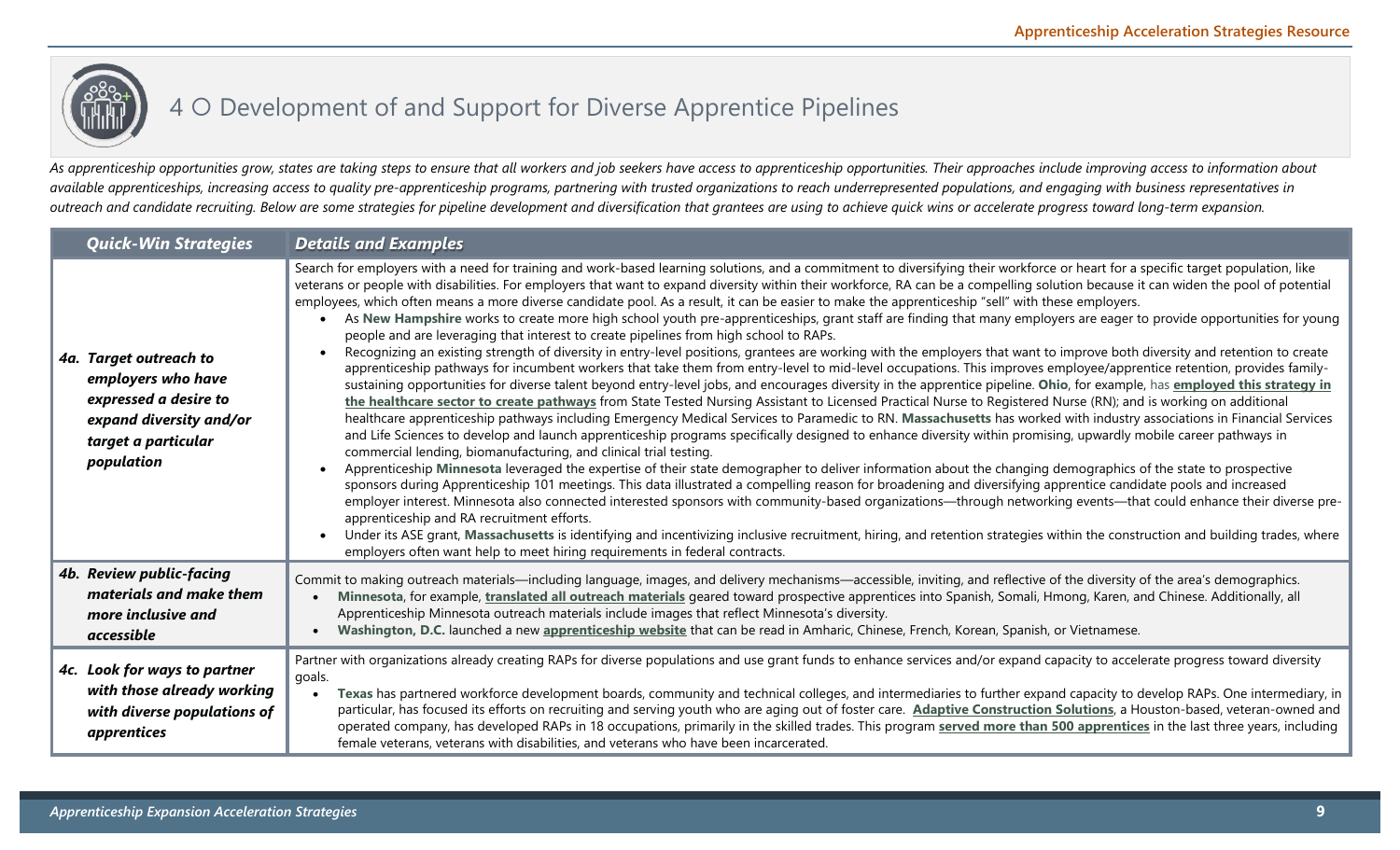| <b>Acceleration Strategies</b>                                                                                                                           | <b>Details and Examples</b>                                                                                                                                                                                                                                                                                                                                                                                                                                                                                                                                                                                                                                                                                                                                                                                                                                                                                                                                                                                                                                                                                                                                                                                                                                                                                                                                                                                                                                                                                                                                                                                                                                                                                                                                                                                                                                                                                                                                                                                                           |
|----------------------------------------------------------------------------------------------------------------------------------------------------------|---------------------------------------------------------------------------------------------------------------------------------------------------------------------------------------------------------------------------------------------------------------------------------------------------------------------------------------------------------------------------------------------------------------------------------------------------------------------------------------------------------------------------------------------------------------------------------------------------------------------------------------------------------------------------------------------------------------------------------------------------------------------------------------------------------------------------------------------------------------------------------------------------------------------------------------------------------------------------------------------------------------------------------------------------------------------------------------------------------------------------------------------------------------------------------------------------------------------------------------------------------------------------------------------------------------------------------------------------------------------------------------------------------------------------------------------------------------------------------------------------------------------------------------------------------------------------------------------------------------------------------------------------------------------------------------------------------------------------------------------------------------------------------------------------------------------------------------------------------------------------------------------------------------------------------------------------------------------------------------------------------------------------------------|
| 4d. Identify and build on<br>programs that serve specific<br>target or diverse<br>populations                                                            | Collaborate with organizations that help specific diverse and underrepresented populations-including individuals with disabilities, veterans, returning citizens, and others-to<br>prepare for and obtain employment. This approach builds on the experience, expertise, and commitment of these organizations; creates inclusive pathways to RAPs; improves<br>apprentice success; and helps employers meet their goals to expand and diversify the apprentice pipeline.<br>Ohio and Maine are working with organizations that offer job readiness programs that prepare women and minorities to work in the construction sector and help<br>contractors meet federal transportation contract diversity requirements. Grantees are working to transition these programs into pre-apprenticeships that feed into<br>apprenticeship positions within the companies.<br>Some states are partnering with postsecondary education providers who specifically serve underrepresented populations.<br>Montana worked closely with tribal colleges to expand healthcare RAPs.<br>Arkansas is forging partnerships with its four designated historically Black colleges and universities (HBCUs), community colleges that serve a high proportion of<br>underrepresented populations, industry intermediaries, and a variety of individual companies interested in hiring a diverse apprentice workforce. These relationships<br>have accelerated pipeline diversity for existing RAPs and resulted in a newly established IT Generalist program—with a high percentage of apprentices from<br>underrepresented populations—supported by the Arkansas Center for Data Sciences, HBCU Southeast Arkansas College, and employer People Shores.<br>South Carolina signed a memorandum of understanding with the state Commission for Minority Affairs to expand RAPs to minority-owned businesses. They also hired their<br>first bilingual Registered Apprenticeship Specialist, who will focus on outreach to the Spanish-speaking population. |
| 4e. Create policies to define,<br>support, and recognize<br>quality pre-apprenticeship<br>programs and build<br>pathways to Registered<br>Apprenticeship | Create or leverage existing policies and resources that encourage quality pre-apprenticeship programs and build strong pathways to RAPs. Seek out those programs that are likely<br>to increase both apprentice counts and diversity of the apprenticeship pipeline.<br>Many states have developed policies that define quality pre-apprenticeship and a certification process, including Massachusetts, Ohio, and Wisconsin. In Ohio, pre-<br>apprenticeship pathways that have a RA Sponsor agreement for the work experience elements create a solid foundation and an allowable direct-entry method for their<br>sponsors—a highly attractive approach for all partners involved. In Massachusetts, pre-apprenticeships must directly articulate to an RA program and include an agreement<br>to be registered, so all have a direct pathway to apprenticeship and often recognized RTI.<br>South Carolina's Registered Apprenticeship Specialists work closely with school districts and local employers to establish high school pre-apprenticeships that provide<br>career exposure and some necessary industry certifications, then lead to RAPs after graduation.                                                                                                                                                                                                                                                                                                                                                                                                                                                                                                                                                                                                                                                                                                                                                                                                                                                            |
| 4f. Map out roles and referral<br>and/or co-enrollment<br>processes with critical<br>workforce partners who<br>work with diverse<br>populations          | Identify partnerships that will increase access to resources aimed at attracting diverse candidates and supporting and retaining apprentices. Map out clear roles, outreach and<br>referral processes, and opportunities for co-enrollment. This can improve grant/program alignment, increase efficiency, reduce confusion and frustration, and enhance outcomes.<br>lowa partnered with the lowa Department of Corrections (IDOC), offering expansion grant funds to cover costs of curriculum development, and grew RAP opportunities<br>from one program to 27 RAPs serving more than 300 apprentices (one-third of whom are from minority populations). The grantee and IDOC also mapped out the process<br>ensure a smooth handoff for returning citizens, with local job centers staff helping them get jobs or continue their RA with new employer sponsors after release.<br>Colorado is collaborating with its Division of Vocational Rehabilitation (DVR) to identify and address systemic barriers to accessing RAPs for individuals with disabilities. They<br>$\bullet$<br>are supporting in-school youth with disabilities under the ASE grant so they can participate in the local school district's Future Educator Registered Apprenticeship. And,<br>pending approval of bicycle mechanic as an apprenticeable occupation, Project reCycle will be the first RAP in the State to be specifically generated through a collaboration<br>between DVR and the grantee's Apprenticeship Hub, which will accelerate growth of apprenticeship opportunities for this prioritized population. Colorado's "hub" model is a<br>regional approach to aligning apprenticeship activity across partners through industry-based apprenticeship consultant roles.                                                                                                                                                                                                                                                                 |
| 4g. Incorporate strategies for<br>supporting a diverse<br>workforce in your support<br>to sponsors                                                       | As you support sponsors and mentors, think about how to support their efforts to create a more diverse and inclusive workplace. Consider building important concepts such as<br>diversity, equity, inclusion, access, and cultural competency into your mentor training. This can improve workplace culture and apprentice completion and retention rates.<br>Maine is developing diversity, equity, and inclusion training for sponsors that will award badges through the community college system. Because much of Maine's diversity<br>comes from immigrant and refugee populations, the training includes cultural competency skills to help create workspaces that are welcoming and supportive for all.                                                                                                                                                                                                                                                                                                                                                                                                                                                                                                                                                                                                                                                                                                                                                                                                                                                                                                                                                                                                                                                                                                                                                                                                                                                                                                                        |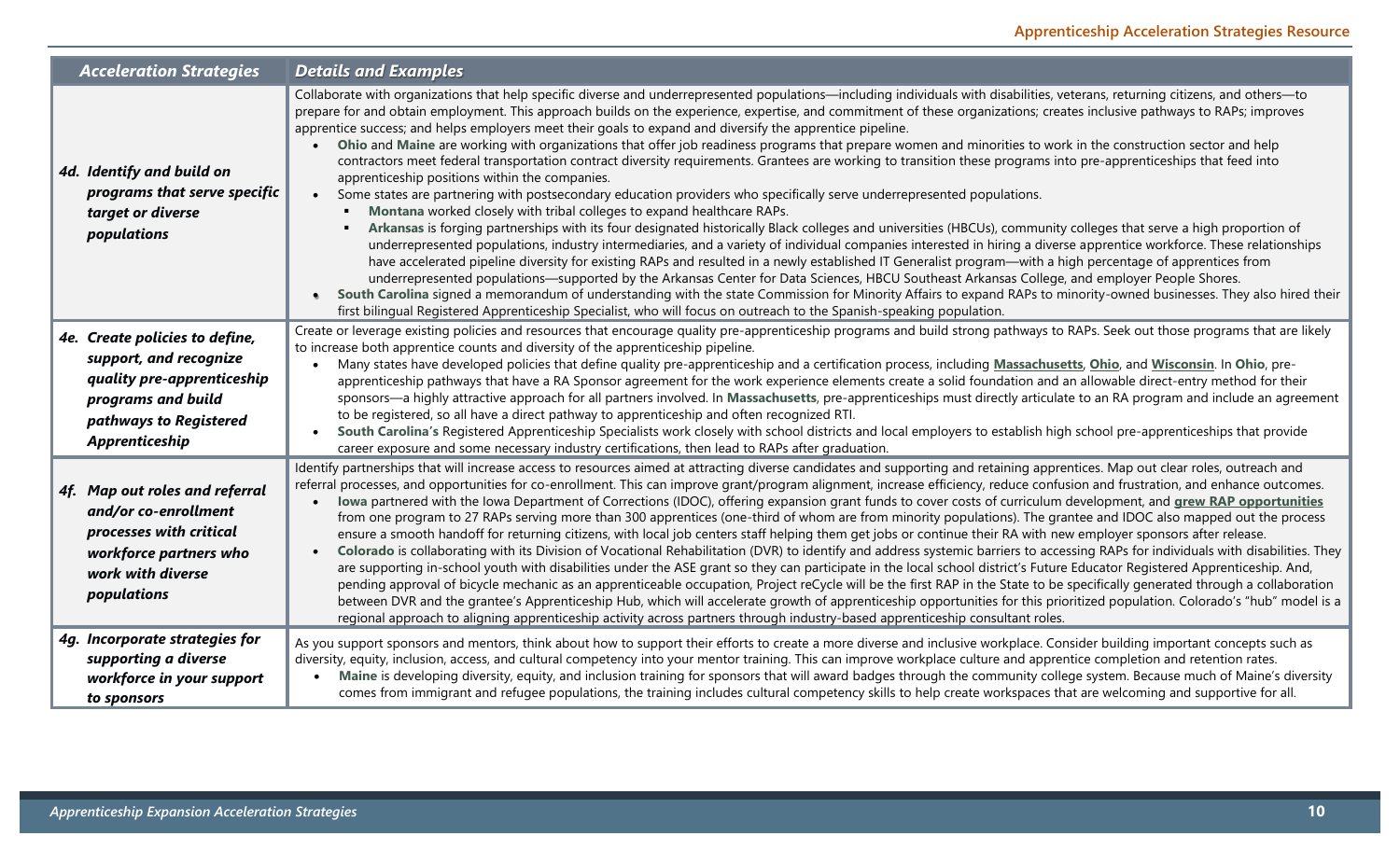# 5 O Alignment with Career Pathways and Postsecondary Education

*To support the long-term sustainability of apprenticeship expansion, states are creating clear linkages to secondary and postsecondary education programs. Strategies that are helping to embed apprenticeship as both an education and a training model in states include expanding youth apprenticeship offerings, integrating apprenticeship into career and technical education (CTE), and pursuing policy changes that allow apprenticeships to connect seamlessly with postsecondary educational pathways. Below are some strategies in this area that grantees are using to make some quick gains or accelerate progress toward long-term expansion.* 

| <b>Quick-Win Strategies</b>                                                                                                                                      | <b>Details and Examples</b>                                                                                                                                                                                                                                                                                                                                                                                                                                                                                                                                                                                                                                                                                                                                                                                                                                                                                                                                                                                                                                                                                                                                                                                                                                                                                                                                                                                                          |
|------------------------------------------------------------------------------------------------------------------------------------------------------------------|--------------------------------------------------------------------------------------------------------------------------------------------------------------------------------------------------------------------------------------------------------------------------------------------------------------------------------------------------------------------------------------------------------------------------------------------------------------------------------------------------------------------------------------------------------------------------------------------------------------------------------------------------------------------------------------------------------------------------------------------------------------------------------------------------------------------------------------------------------------------------------------------------------------------------------------------------------------------------------------------------------------------------------------------------------------------------------------------------------------------------------------------------------------------------------------------------------------------------------------------------------------------------------------------------------------------------------------------------------------------------------------------------------------------------------------|
| 5a. Identify and start with the<br>easiest paths to enhancing<br>alignment between existing<br><b>CTE programs and Registered</b><br>Apprenticeship              | Align pre-apprenticeships and RAPs with CTE programs, which tend to serve diverse student bodies and present opportunities for conversion to and preparation for Registered<br>Apprenticeship. (For detail and strategies that achieve long-term alignment of CTE and Registered Apprenticeship, see the "Expanding Registered Apprenticeship through<br>Alignment with Secondary Career and Technical Education" resource page on WorkforceGPS.)<br>Oregon grant staff compared their quality pre-apprenticeship standards with existing CTE programs, and identified those that could be immediately certified, as a way<br>to start the process of aligning quality pre-apprenticeship and CTE programs, which serve a diverse student body.<br>• As part of its SAE 2020 grant work to grow pre-apprenticeship pathways from high schools to RAPs, New Hampshire began with a review of high school CTE offerings,<br>looking for existing CTE classes related to in-demand occupations, then further prioritizing outreach to employers already using RA. This strategic mapping can help busy<br>teams identify and prioritize work in areas with higher success potential.                                                                                                                                                                                                                                                    |
| <b>Acceleration Strategies</b>                                                                                                                                   | <b>Details and Examples</b>                                                                                                                                                                                                                                                                                                                                                                                                                                                                                                                                                                                                                                                                                                                                                                                                                                                                                                                                                                                                                                                                                                                                                                                                                                                                                                                                                                                                          |
| 5b. Create tools to simplify<br>apprenticeship expansion for<br>education partners                                                                               | Create tools that can demystify and provide a roadmap to RA alignment can help speed up understanding and accelerate the process.<br>lowa's grant team and education partners developed a <b>high school playbook</b> to help high schools set up youth apprenticeship more quickly.<br>Oregon brought together apprenticeship and CTE partners to look at how to better align RAPs with CTE offerings. The group started by developing a crosswalk of the<br>State's pre-apprenticeship approval requirements and the State's CTE program of study approval process. This revealed that differing terminologies impeded<br>communication and led to a refined pre-apprenticeship approval process, including a pre-apprenticeship application toolkit and framework to promote a shared<br>understanding of terms and expectations.                                                                                                                                                                                                                                                                                                                                                                                                                                                                                                                                                                                                 |
| 5c. Look for education partners<br>with strong relationships in the<br>community, trust from school<br>districts, and established work-<br>based learning models | Identify CTE, high school, and community college instructors that have strong connections with businesses industry or field of instruction. These trusted influencers can open<br>doors and accelerate outreach and buy in from the business community. In addition, businesses that already have relationships with CTE programs and work-based learning<br>models may be prime targets for conversion to or pipelines for Registered Apprenticeship.<br>Ohio has prioritized creating RA pathways across the state, with several education partners stepping up to play the role of sponsor. This approach allows education<br>partners to tap into their many established employer relationships to create new programs and provide RA opportunities in their communities.<br>• In New Hampshire, a very dynamic and respected faculty member at Manchester Community College provided multiple business contacts to assist with the development<br>of heating, ventilation, and air conditioning (HVAC) apprenticeships. He was a key player in bringing those businesses to the table to talk with CTE centers and high school<br>Work-Based Learning Coordinators to develop the area's first HVAC pre-apprenticeship. He also was critical to making the RTI work; he revised his schedule to<br>accommodate apprentice work schedules and to offer a Saturday HVAC 101 course as part of the high school pre-apprenticeship. |